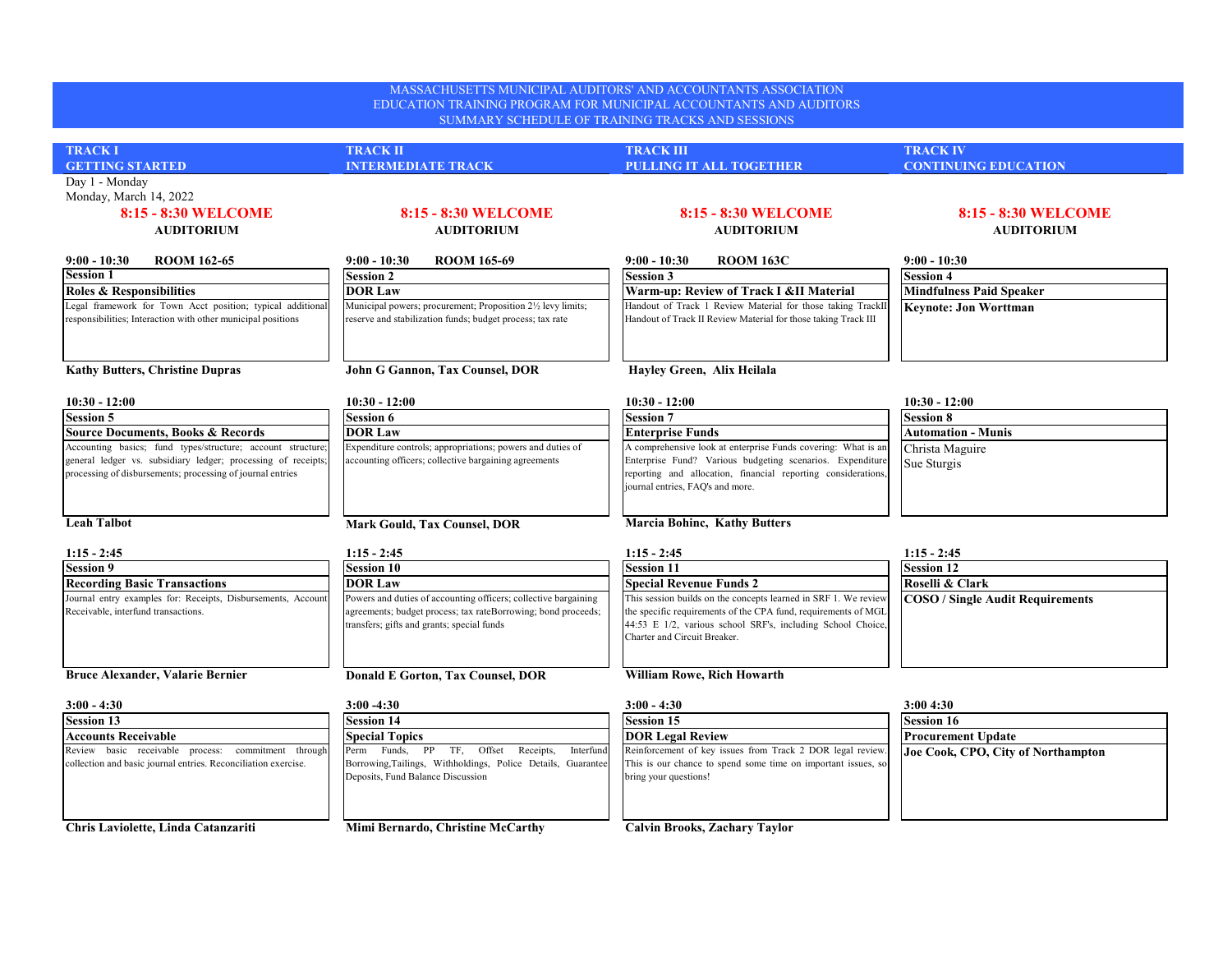## MASSACHUSETTS MUNICIPAL AUDITORS' AND ACCOUNTANTS ASSOCIATION EDUCATION TRAINING PROGRAM FOR MUNICIPAL ACCOUNTANTS AND AUDITORS SUMMARY SCHEDULE OF TRAINING TRACKS AND SESSIONS **TRACK I TRACK II TRACK III TRACK IV GETTING STARTED INTERMEDIATE TRACK PULLING IT ALL TOGETHER CONTINUING EDUCATION** Day 2 - Tuesday Tuesday, March 15, 2022 **8:45 - 10:15 ROOM 162-75 8:45 - 10:15 ROOM 165-69 8:45 - 10:15 ROOM 163C 8:45 - 10:15 AUDITORIUM Session 17 Session 18 Session 19 Session 20** Cash Reconciliation **Budget 2 Budget 2 Special Topics 2 Special Topics 2 Special Topics 2 Special Topics 2 Special Topics 2 Special Topics 2 Special Topics 2 Special Topics 2 Special Topics 2 Special Andrew Golas Town Administrator, Town of Charlton Kathy Butters, Donna Matarazzo Mimi Bernardo, Sarah Wood Wendy Nightingale, Aleesha Nunley-Benjamin 10:30 - 12:00 10:30 - 12:00 10:30 - 12:00 10:30 - 12:00 Session 21 Session 22 Session 23 Session 24 Budget 1 School Finance Issues Closing the Books GASB Update - Melanson Shannon MacKenzie , Alix Heilala Rich Mathieu, Hannah York Leah Talbot, Ann Hebert 1:15 - 2:45 1:15 - 2:45 1:15 - 2:45 1:15 - 2:45 Session 25 Session 26 Session 27 Session 28 Special Revenue Funds 1 Capital Projects - I Financial Reporting Empower Retirement - Mass SMARTPLAN Karl Kroner** Discuss list of statutorily provided funds and difference between revolving and RRA funds. Exercise on posting interfund transfers. Discussion on various special revenue funds. Discussion on capital project funds and purpose; exercise on recording journal entries for multi-year CPF. Prepare fund basis balance sheet and combining stmts for certification of free cash. Calculate free cash; review of year-end checklist requirements and schedule A; how to prepare for annual audit. Workshop to teach and give experience in how to go abou "closing the books." Includes review of reconciliation of accounts; identifying reservations of fund balance; year-end matters; journal entries and trial balance Discussion of reconciliation process, reconciliation of cash exercises. Tax Rate Recap and journal entry workshop This session reviews items of municipal finance Accountants should be familiar with, but not covered elsewhere. Topics include use of betterments; self-insured insurance funds and additional budget issues and concepts. Discussion of budget process in Massachusetts, Discuss Prop. 2 1/2 and levy limits, Town Meeting process, review of recap, monitoring of budgets and appropriations. School Committee responsibilities for the budget and monitoring; net school spending; use of po's; overview of EOYR's; allocation of town-side costs; Schedule 19/NSS calculation; School Choice; special situations

## **William Rowe, Rich Howarth Carla McAuliffe, Deb Gould Leah Talbot, Ann Hebert**

| $3:00 - 4:30$                                    | $3:00 - 4:30$                                                | $3:00 - 4:30$               | $3:00 - 4:30$     |
|--------------------------------------------------|--------------------------------------------------------------|-----------------------------|-------------------|
| <b>Session 29</b>                                | <b>Session 30</b>                                            | <b>Session 31</b>           | <b>Session 32</b> |
| <b>Borrowing</b>                                 | Capital Projects - II                                        | <b>Exam Review Workshop</b> | <b>CLA - ARPA</b> |
| Discussion of borrowing process, applicable MGL; | Discussion on capital project funds and purpose; exercise on | Come with your questions!   |                   |
| required journal entries.                        | recording journal entries for multi-year CPF.                |                             |                   |
|                                                  |                                                              |                             |                   |
|                                                  |                                                              |                             |                   |
| Jason Little, Stacy Ward                         | Carla McAuliffe, Deb Gould                                   | <b>All Teachers!</b>        |                   |